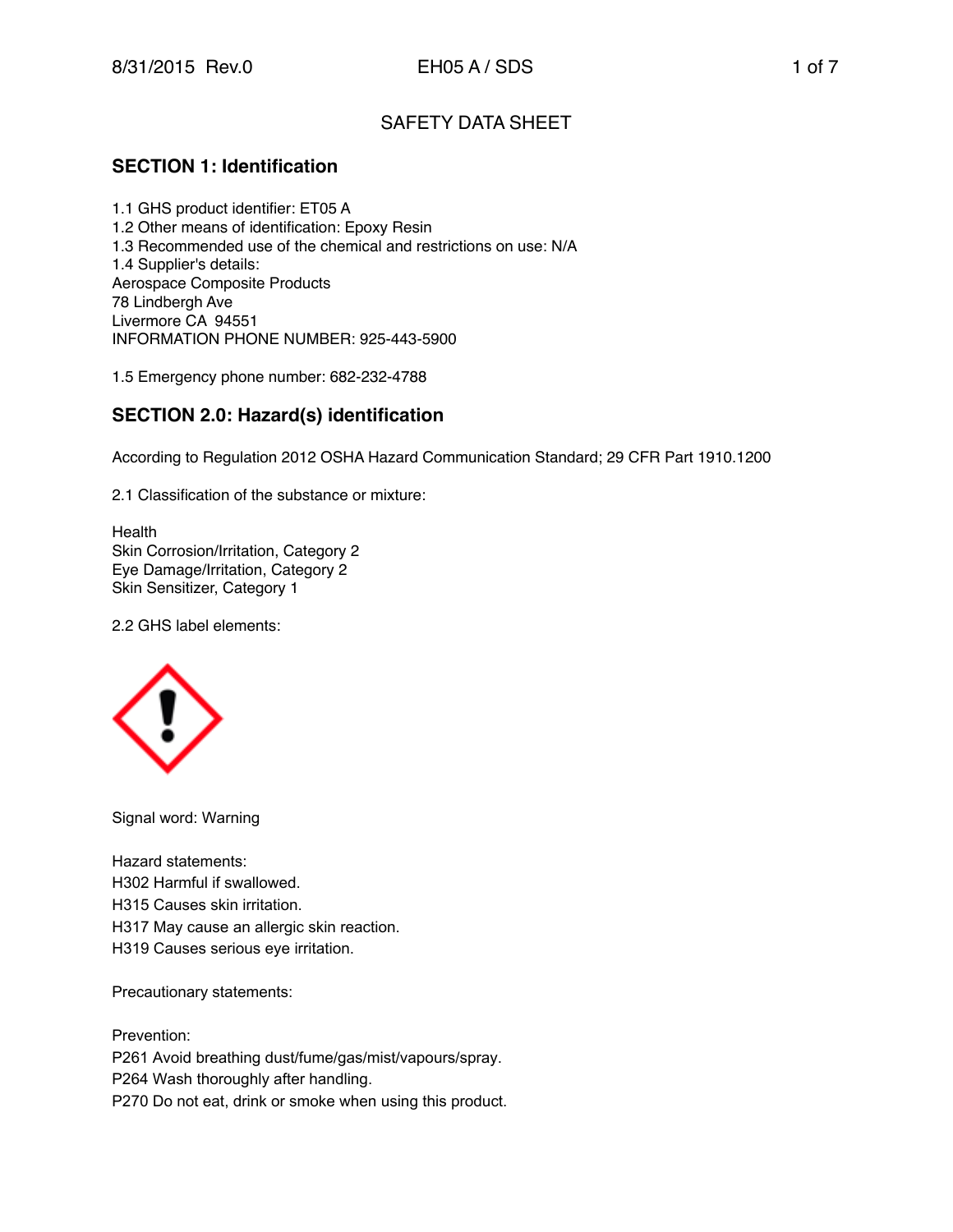P271 Use only outdoors or in a well-ventilated area.

P272 Contaminated work clothing should not be allowed out of the workplace.

P273 Avoid release to the environment.

P280 Wear protective gloves/eye protection/face protection.

#### Response:

P302+P352 IF ON SKIN:Wash with plenty of soap and water.

P304+P340 IF INHALED: Remove person to fresh air and keep comfortable for breathing.

P305+P351+P338 IF IN EYES: Rinse cautiously with water for several minutes. Remove contact lenses,

if present and easy to do. Continue rinsing.

P333+P313 If skin irritation or rash occurs: Get medical advice/attention.

P337+P313 If eye irritation persists: Get medical advice/attention.

P362+P364 Take off contaminated clothing and wash it before reuse.

P391 Collect spillage.

Disposal:

P501 Dispose of contents/container in accordance with local, regional and international regulations.

Supplemental information: No Additional Information

Precautionary statements are listed according to the United Nations Globally Harmonized System of Classification and Labeling of Chemicals (GHS) - Annex III. Regulations in individual countries/regions may determine which statements are required on the product label. See product label for specifics.

2.3 Other hazards which do not result in classification: N/A

2.4 Hazards Material Information System (United States):

| <b>Health</b>          |   |
|------------------------|---|
| <b>Flammability</b>    |   |
| <b>Physical Hazard</b> | 0 |

Hazard Codes: 0=Chronic Hazard 0=Minimal Hazard, 1=Slight Hazard, 2=Moderate Hazard, 3=Serious Hazard, 4=Severe Hazard

## **SECTION 3: Composition/information on ingredients**

| <b>Chemical Identity.</b>                                                     | <b>CAS No</b> | Concentration |
|-------------------------------------------------------------------------------|---------------|---------------|
| Phenol-Formaldehyde Polymer Glycidyl Ether                                    | 28064-14-4    | $5 - 95%$     |
| Phenol, 4,4'-(1-methylethylidene) bis, polymer with<br>(chloromethyl) oxirane | 25085-99-8    | $5 - 95%$     |
| Oxirane, 2,2'-[(2,2-dimethyl-1,3-<br>propanediyl)bis(oxymethylene)]bis-       | 17557-23-2    | $5 - 95%$     |

## **SECTION 4: First-aid measures**

4.1 Description of necessary first-aid measures:

Never give fluids or induce vomiting if patient is unconscious or is having convulsions. Inhalation: Move effected persons to fresh air; if effects occur, consult a physician.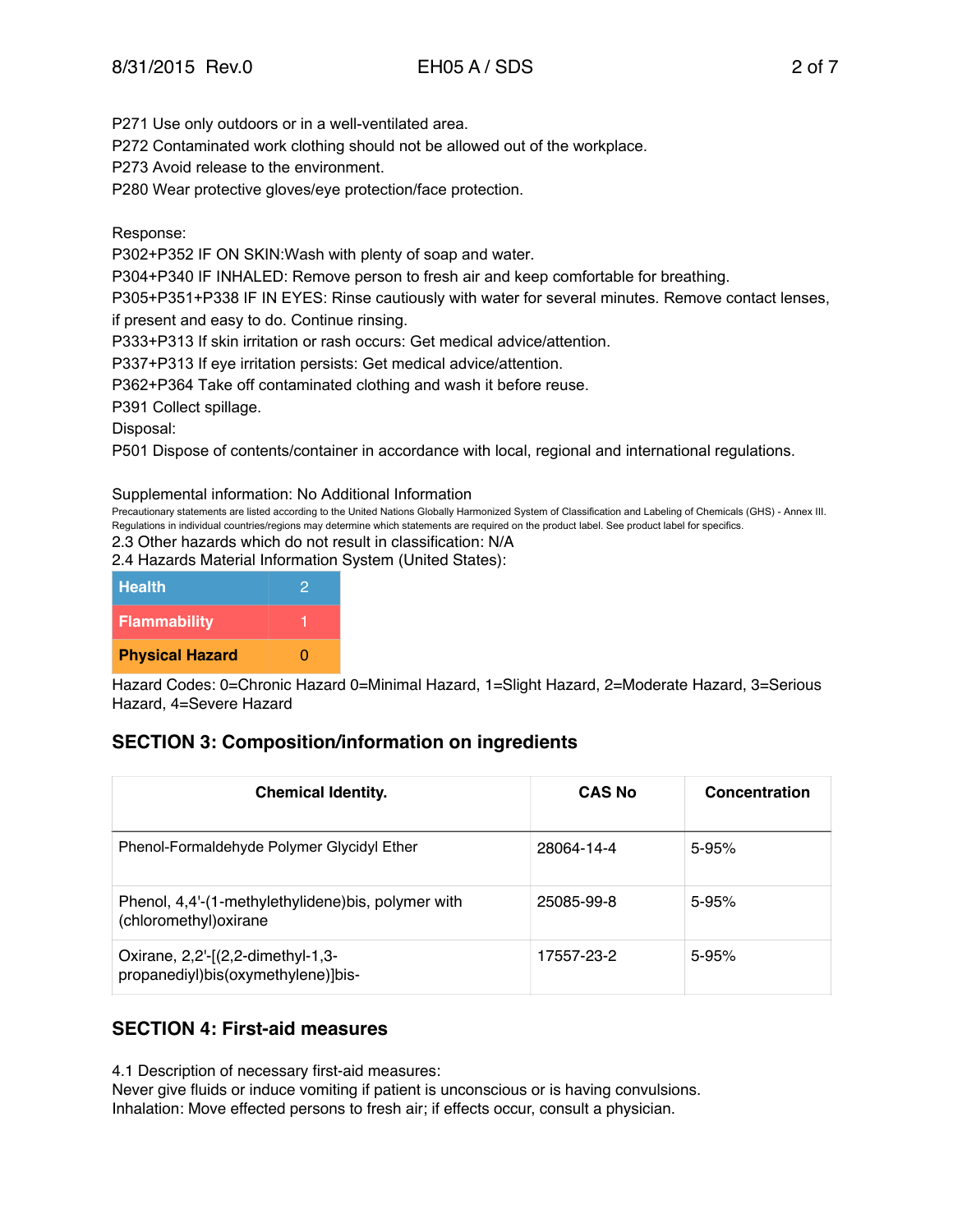Skin Contact: Continued and thorough washing in flowing water for at least 15 minutes is imperative while removing contaminated clothing. Prompt medical consultation is essential. Wash clothing before reuse. Destroy contaminated leather items.

Eye Contact: Wash immediately and continuously with flowing water for at least 15 minutes. Remove contact lenses after the first 5 minutes and continue washing. Obtain prompt medical consultation, preferably from an ophthalmologist.

Ingestion: If swallowed, call a physician immediately. Remove stomach contents by gastric suction or induce vomiting only as directed by a physician or medical personnel. Do not give anything by mouth to an unconscious person. Note to Physician: No specific antidote. Treatment of exposure should be directed at the control of symptoms and the clinical condition of the patient.

4.2 Most Important symptoms/effects, acute and delayed:

Signs and Symptoms of Exposure (Acute Effects): Contact with eyes may cause mild irritation and discomfort. Contact with skin causes irritation, redness and discomfort which is transient. Inhalation of mists may cause irritation in the respiratory tract. Inhalation of vapors from heated materials may cause irritation in the respiratory tract. Coughing and chest pain may result. Signs and Symptoms of Exposure (Possible Longer Term Effects): Repeated and/or prolonged exposure may cause allergic reaction/ sensitization. Repeated and/or prolonged exposures may result in: adverse skin effects (such as rash, irritation or corrosion). Medical Conditions Generally Aggravated by Exposure: Skin disorders and Allergies Carcinogens under OSHA, ACGIH, NTP, IARC, Other: This product contains no known or suspected carcinogens in concentrations of 0.1 percent or greater.

4.3 Indication of immediate medical attention and special treatment needed, if necessary: N/A

# **SECTION 5: Fire-fighting measures**

5.1 Suitable extinguishing media:

Water fog or fine spray. Carbon dioxide. Alcohol resistant foam. Dry chemical fire extinguishers. 5.2 Specific hazards arising from the chemical:

Flash point is Not Determined. May generate toxic or irritating combustion products. Sudden reaction and fire may occur if product is mixed with an oxidizing agent.

5.3 Special protective actions for fire-fighters:

Wear positive-pressure self-contained breathing apparatus and protective firefighting clothing (includes firefighting helmet, coat, trousers, boots and gloves.)

## **SECTION 6: Accidental release measures**

6.1 Personal precautions, protective equipment and emergency procedures:

Wear adequate personal protective equipment; see Section 8-EXPOSURE CONTROLS/PERSONAL PROTECTION.

6.2 Methods and materials for containment and clean up:

Large spills: Contain with dike. Pump into suitable and properly labeled containers.

Small spills: Dilute with water and recover or use non-combustible absorbent material/sand and shovel into appropriate containers.

# **SECTION 7: Handling and storage**

7.1 Precautions for safe handling:

Avoid contact with skin or eyes. Avoid breathing of vapors. Handle in well-ventilated workspace. When handling, do not eat, drink, or smoke. Other Precautions: Emergency showers and eye wash stations should be readily accessible. Adhere to work practice rules established by government regulations (e.g. OSHA).

7.2 Conditions for safe storage, including any incompatibilities: Keep away from: oxidizers. Keep in cool, dry, ventilated storage areas and in closed containers.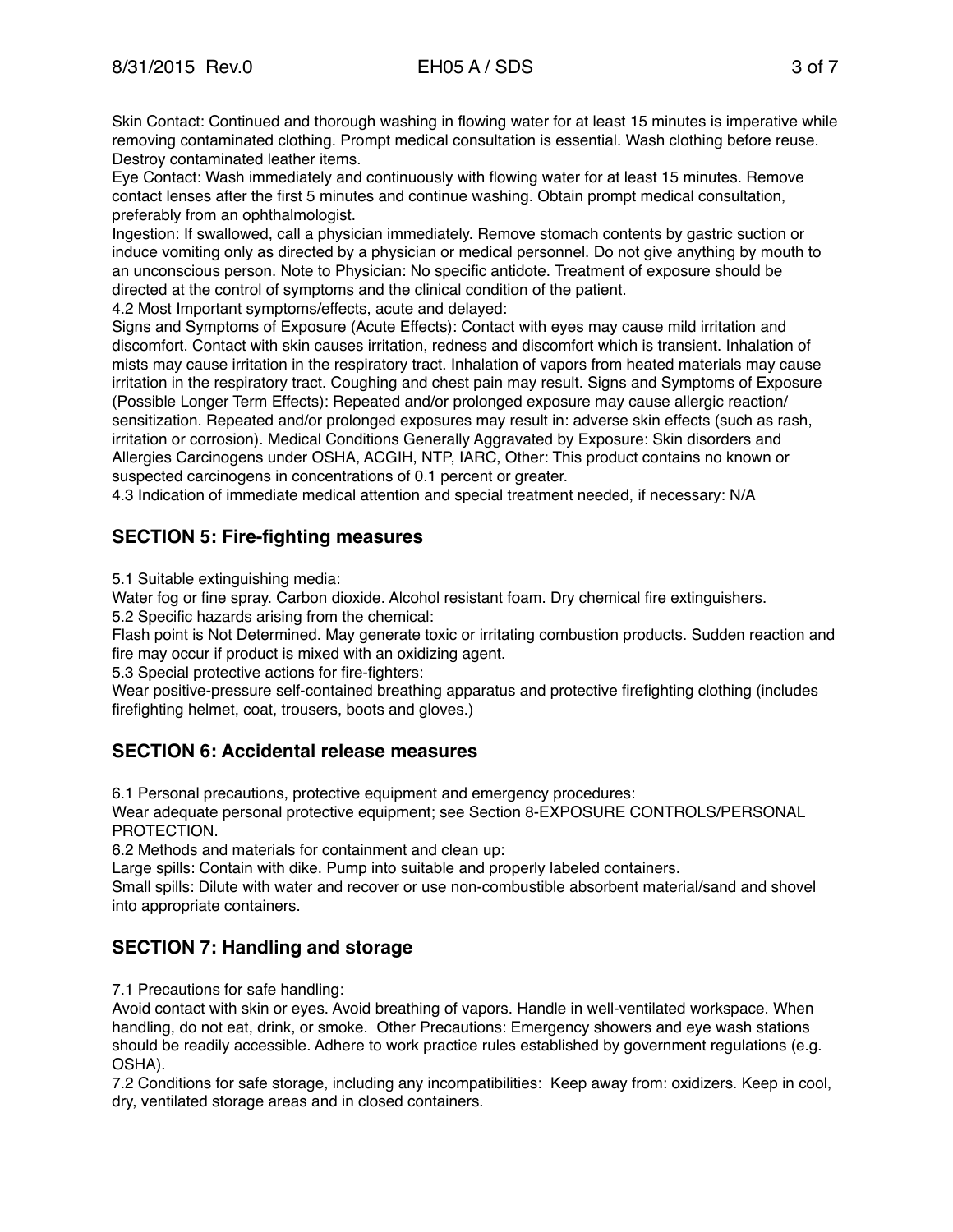# **SECTION 8: Exposure controls / personal protection**

#### 8.1 Control parameters

| Component                                                                     | CAS No.    | <b>Exposure Limits</b>     | <b>Source</b> |
|-------------------------------------------------------------------------------|------------|----------------------------|---------------|
| Phenol-Formaldehyde Polymer Glycidyl Ether                                    | 28064-14-4 | $>$ 2000 mg/kg<br>oral rat | <b>ACGIH</b>  |
| Phenol, 4,4'-(1-methylethylidene) bis, polymer with<br>(chloromethyl) oxirane | 25085-99-8 | 11,400 mg/kg<br>oral rat   | <b>ACGIH</b>  |
| Oxirane, 2,2'-[(2,2-dimethyl-1,3-<br>propanediyl)bis(oxymethylene)]bis-       | 17557-23-2 | 4,500 mg/kg<br>oral rat    | <b>ACGIH</b>  |

8.2 Appropriate engineering controls: No specific controls needed.

8.3 Individual protection measures, such as personal protective equipment:

Eye Protection: Chemical safety glasses. A full-face shield and vapor respirator is recommended for operations involving spraying or other operations placing this material under pressurized conditions. Hand Protection: Neoprene rubber gloves. Impermeable gloves. Nitrile rubber gloves. The breakthrough time of the selected glove(s) must be greater than the intended use period.

Respiratory Protection: Not required under normal conditions and in a well-ventilated workplace. At elevated temperatures, a cartridge mask National Institute for Occupational Safety and Health (NIOSH) approved for organic vapors may be appropriate. Protective Clothing: Long sleeved clothing. Work and Hygienic Practices: Provide readily accessible eye wash stations and safety showers. Wash at

the end of each work shift and before eating, smoking or using the toilet.

Notice: The selection of a specific glove for a particular application and duration of use in a workplace should also take into account all requisite workplace factors such as, but not limited to: Other chemicals which may be handled, physical requirements (cut/puncture protection, dexterity, thermal protection), as well as the instructions/specifications provided by the glove supplier.

# **SECTION 9: Physical and chemical properties**

9.1 Appearance (physical state, color, etc.): Clear Amber 9.2 Odor: Epoxy Odor 9.3 Odor threshold: N/A 9.4 pH: Not Determined 9.5 Melting point/freezing point: Not Determined 9.6 Initial boiling point and boiling range: Not Determined 9.7 Flash Point: Not Determined 9.8 Evaporation rate: N/A 9.9 Flammability (solid, gas): N/A 9.10 Upper/lower flammability or explosive limits: LFL-Not Determined; UFL-Not Determined 9.11 Vapor pressure: Not Determined 9.12 Vapor Density: N/A 9.13 Relative density(Specific Gravity): 1.15 - 1.20 9.14 Solubility(ies): Liquid Components are Not Readily Soluble in Water 9.15 Partition coefficient; n-octanol/water: N/A 9.16 Auto-ignition temperature: >300°C 9.17 Decomposition temperature: N/A 9.18 Viscosity: N/A

9.19 % Volatile (VOC): 0g/L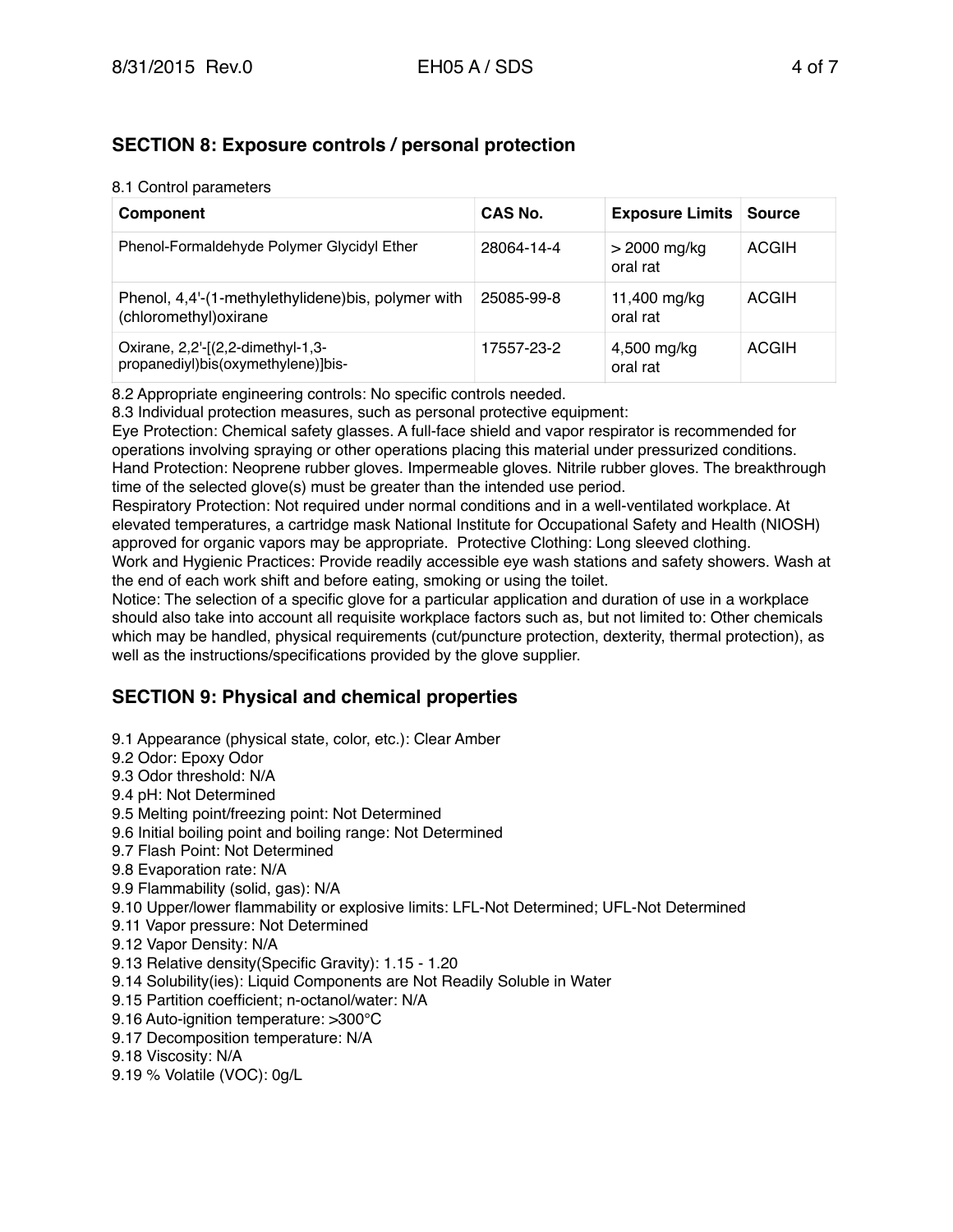# **SECTION 10: Stability and reactivity**

10.1 Reactivity: N/A

10.2 Chemical stability: Stable

10.3 Possibility of hazardous reactions: Will not occur

10.4 Conditions to avoid: N/A

10.5 Incompatible materials: Avoid strong acids, bases, and oxidizing agents. Avoid contact with amines 10.6 Hazardous decomposition products: Carbon Monoxide in a fire. Carbon Dioxide in a fire. Irritating and toxic fumes at elevated temperatures.

# **SECTION 11: Toxicological information**

11.1 Likely routes of exposure: Eye Contact, Skin Contact, Ingestion.

11.2 Symptoms related to the physical, chemical and toxicological characteristics:

Ingestion: This material has a low potential for toxic effects due to ingestion.

Skin Contact: Prolonged or widespread skin contact is not likely to cause toxic effects. Irritation:

Skin: Skin contact has caused allergic skin reactions in certain sensitized individuals.

Eyes: May cause slight temporary eye irritation with local redness. Mechanical irritation possible due to solid filler materials.

Inhalation: May cause allergic respiratory response upon exposure to heated vapors.

11.3 Delayed and immediate effects and also chronic effects from short and long term exposure:

Carcinogen: This material contains no known or suspected carcinogens.

Mutagen: This material contains no known or suspected mutagens.

Reproductive Hazard: This material contains no materials known or suspected to cause reproductive hazards.

11.4 Numerical measures of toxicity:

This finished product has not been tested to determine individual toxicological/ecological limits. Individual components of this mixture have been independently tested by the raw material manufacturers and any known results have been presented below. The results for the individual components may not be representative of the toxicity of this finished product.

| <b>Ingredient Name</b>                                                       | CAS No.    | <b>Test</b> | <b>Result</b>              | Route          | <b>Species</b> |
|------------------------------------------------------------------------------|------------|-------------|----------------------------|----------------|----------------|
| Phenol-Formaldehyde Polymer                                                  | 28064-14-4 | LD50        | $>$ 2000 mg/kg             | Oral           | Rat            |
| Glycidyl Ether                                                               |            | LD50        | $> 2100$ mg/kg             | Dermal         | Rabbit         |
| Phenol, 4,4'-(1-methylethylidene)bis,<br>polymer with (chloromethyl) oxirane | 25085-99-8 | LD50        | 11,400 mg/kg<br>2000 mg/kg | Oral<br>Dermal | Rat<br>Rabbit  |
| Oxirane, 2,2'-[(2,2-dimethyl-1,3-                                            | 17557-23-2 | LD50        | 4,500 mg/kg                | Oral           | Rat            |
| propanediyl)bis(oxymethylene)]bis-                                           |            | LD50        | $> 2,100$ mg/kg            | Dermal         | Rabbit         |

# **SECTION 12: Ecological information**

12.1 Ecotoxicity:

No ecological testing has been conducted on this product.

12.2 Persistence and degradability:

This material contains components that show little or no evidence of biodegradability. Caution should be taken to prevent release to the environment. See Section 13 for further information.

Degradation: Based on the stringent OECD test guidelines, this material cannot be considered as readily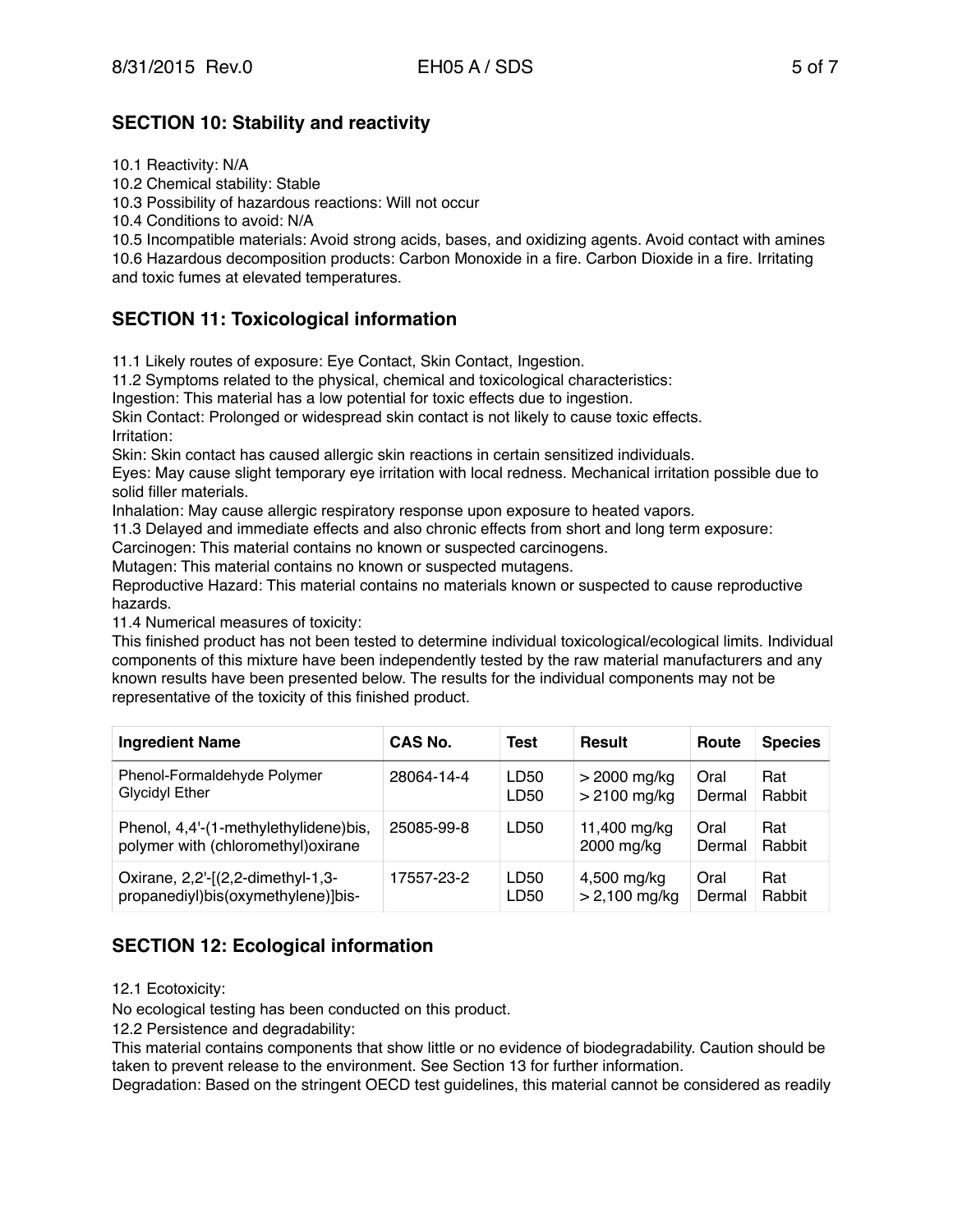biodegradable; however, these results do not necessarily mean that the material is not biodegradable under environmental conditions. 12.3 Bioaccumulative potential: N/A 12.4 Mobility in soil: N/A 12.5 Other adverse effects: N/A

## **SECTION 13: Disposal considerations**

13.1 Disposal methods:

Preferred method of disposal includes incineration under controlled conditions in accordance with all local and national laws and regulations. The generation of waste should be avoided or minimized wherever possible. Untreated material is not suitable for disposal. Waste, even small quantities, should never be poured down drains, sewers or watercourses. Waste must be disposed of in accordance with federal, state and local environmental control regulations. This material, when properly mixed and cured with its hardener component at the proper mix ratio, may be safely landfilled. Contaminated packaging: Empty containers can only be disposed of when the remaining product adhering to the container walls has been removed. Hazard warning labels should be removed from the container only after it has been properly emptied.

#### **SECTION 14: Transport information**

14.1 UN number: Not Regulated 14.2 UN proper shipping name: Liquid Plastic, NOI 14.3 Transport hazard class(es): Not Regulated 14.4 Packing group, if applicable: Not Regulated 14.5 Environmental hazards: N/A 14.6 Transport in bulk: N/A 14.7 Special precautions for user: N/A Notes: For surface shipments within the United States: Not regulated

# **SECTION 15: Regulatory information**

15.1 Safety, health and environmental regulations:

UNITED STATES

SARA TITLE III (SUPERFUND AMENDMENTS AND REAUTHORIZATION ACT)

311/312 HAZARD CATEGORIES: Acute health hazard. Chronic health hazard

313 REPORTABLE INGREDIENTS: This product contains the following substances subject to the reporting requirements of Section 313 of Title III of the Superfund Amendments and Reauthorization Act of 1986 and 40 CFR Part 372: None

CERCLA (COMPREHENSIVE RESPONSE, COMPENSATION, AND LIABILITY ACT) CERCLA REGULATORY: For this/these chemicals, release of more than the Reportable Quantity to the environment in a 24-hour period requires notification to the National Response Center (800-424-8802 or 202-426-2675): None

TSCA (TOXIC SUBSTANCE CONTROL ACT)

TSCA STATUS: This product or its components are listed in or exempt from the TSCA inventory requirements.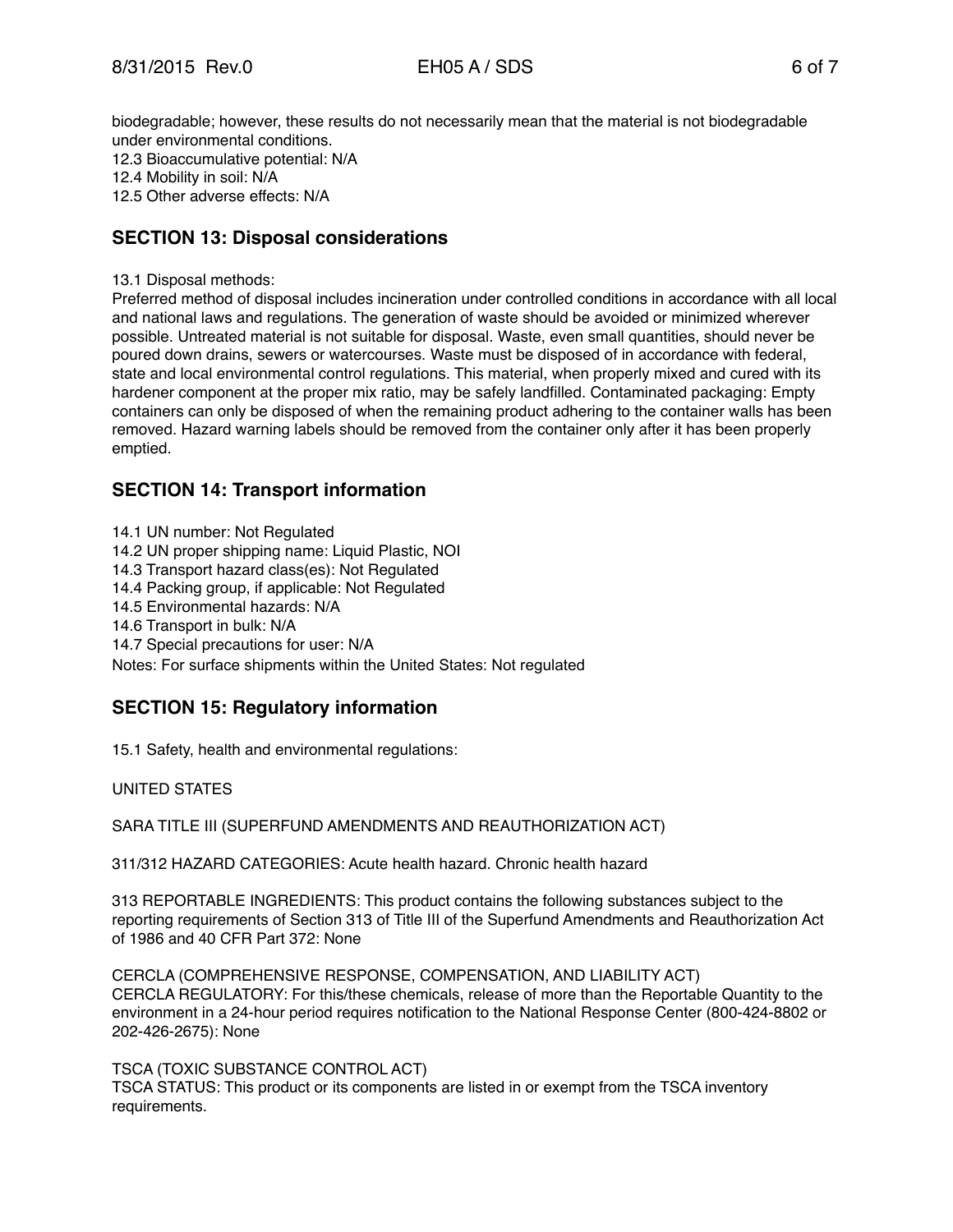OCCUPATIONAL SAFETY AND HEALTH ADMINISTRATION (OSHA) 29 CFR1910.119---PROCESS SAFETY MANAGEMENT OF HIGHLY HAZARDOUS CHEMICALS: None of the chemicals in this product are considered highly hazardous by OSHA.

CALIFORNIA PROPOSITION 65: This product contains chemical(s) which are known to the State of California to cause cancer, birth defects or other reproductive harm, and may be subject to the requirements of California Proposition 65 (CA Health & Safety Code Section 25249.5): None

OSHA HAZARD COMM. RULE: The contents of the SDS comply with the OSHA Hazard Communication Standard 29 CFR 1910.1200

Canada WHMIS (Canada) Class D-2B: Material causing other toxic effects (Toxic). Canadian lists Canadian NPRI: None required.

#### **SECTION 16: Other information**

Users Responsibility/Disclaimer of Liability: IMPORTANT: WHILE THE DESCRIPTIONS, DESIGNS, DATA AND INFORMATION CONTAINED HEREIN ARE PRESENTED IN GOOD FAITH AND BELIEVED TO BE ACCURATE , IT IS PROVIDED FOR YOUR GUIDANCE ONLY. BECAUSE MANY FACTORS MAY AFFECT PROCESSING OR APPLICATION/USE, WE RECOMMEND THAT YOU MAKE TESTS TO DETERMINE THE SUITABILITY OF A PRODUCT FOR YOUR PARTICULAR PURPOSE PRIOR TO USE. NO WARRANTIES OF ANY KIND, EITHER EXPRESSED OR IMPLIED, INCLUDING WARRANTIES OF MERCHANTABILITY OR FITNESS FOR A PARTICULAR PURPOSE, ARE MADE REGARDING PRODUCTS DESCRIBED OR DESIGNS, DATA OR INFORMATION SET FORTH, OR THAT THE PRODUCTS, DESIGNS, DATA OR INFORMATION MAY BE USED WITHOUT INFRINGING THE INTELLECTUAL PROPERTY RIGHTS OF OTHERS. IN NO CASE SHALL THE DESCRIPTIONS, INFORMATION, DATA OR DESIGNS PROVIDED BE CONSIDERED A PART OF OUR TERMS AND CONDITIONS OF SALE. FURTHER, YOU EXPRESSLY UNDERSTAND AND AGREE THAT THE DESCRIPTIONS, DESIGNS, DATA, AND INFORMATION FURNISHED BY OUR COMPANY HEREUNDER ARE GIVEN GRATIS AND WE ASSUME NO OBLIGATION OR LIABILITY FOR THE DESCRIPTION, DESIGNS, DATA AND INFORMATION GIVEN OR RESULTS OBTAINED, ALL SUCH BEING GIVEN AND ACCEPTED AT YOUR RISK. END OF DATA SHEET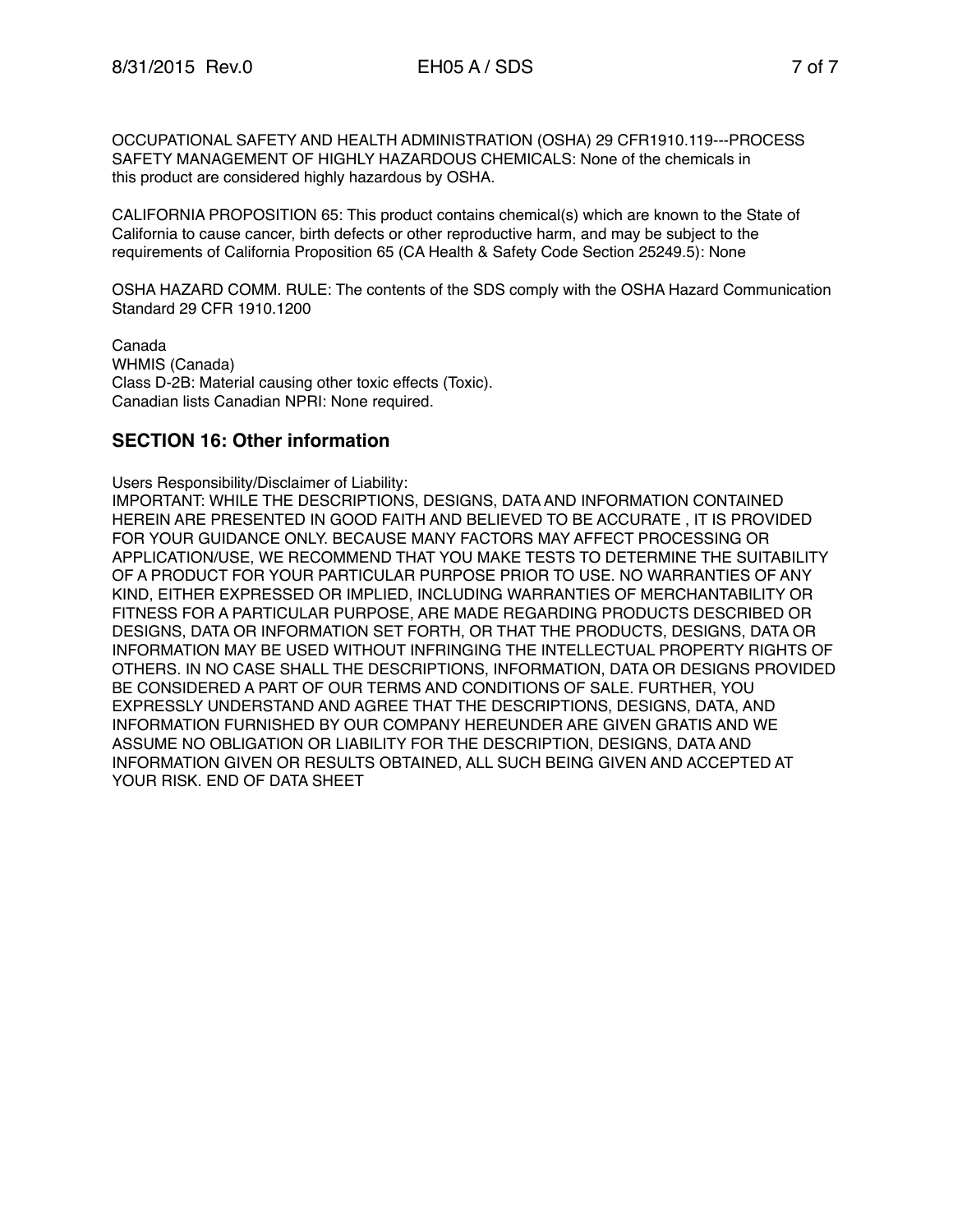## SAFETY DATA SHEET

## **SECTION 1: Identification**

GHS product identifier: ET05 B

Other means of identification: Epoxy Curing Agent

Recommended use of the chemical and restrictions on use: N/A

Supplier's details: Aerospace Composite Products 78 Lindbergh Ave Livermore CA 94551 INFORMATION PHONE NUMBER: 925-443-5900

Emergency phone number: 682-232-4788

## **SECTION 2 Hazard(s) identification**

According to Regulation 2012 OSHA Hazard Communication Standard; 29 CFR Part 1910.1200

Classification of the substance or mixture:

GHS Classification in accordance with 29 CFR 1910 (OSHA HCS) Acute toxicity, Oral Category 4 Acute toxicity, Dermal Category 4 Skin corrosion Category 1B Serious eye damage Category 1 Skin sensitization - Category 1 Specific target organ toxicity - repeated exposure - Oral Category 2

GHS label elements:

Pictogram:



Signal word: Danger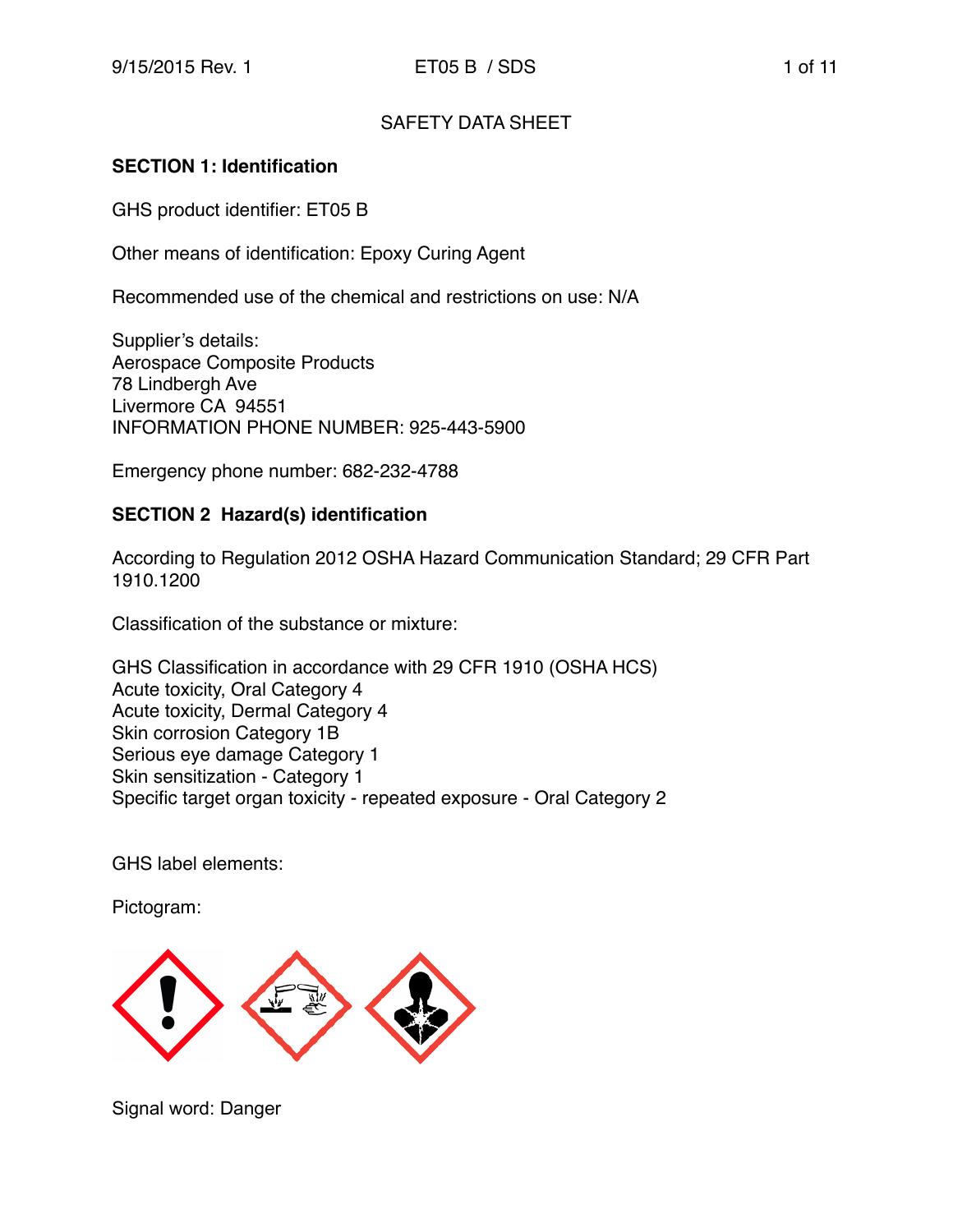Hazard statements:

H302 + H312 Harmful if swallowed or in contact with skin

H314 Causes severe skin burns and eye damage.

H317 May cause an allergic skin reaction.

H373a May cause damage to organs through prolonged or repeated exposure if swallowed.

Precautionary statements:

Prevention:

P260:Do not breathe dust/fume/gas/mist/vapours/spray. P264:Wash hands thoroughly after handling. P280:Wear protective gloves/protective clothing/eye protection/face protection.

Response:

P301+P330+P331 :IF SWALLOWED: rinse mouth. Do NOT induce vomiting. P303+P361+P353 :IF ON SKIN (or hair): Remove/Take off immediately all contaminated clothing. Rinse skin with water/shower. P305+P351+P338 :IF IN EYES: Rinse cautiously with water for several minutes. Remove contact lenses, if present and easy to do. Continue rinsing. P310 :Immediately call a POISON CENTRE or doctor/physician. P333+P313 :If skin irritation or rash occurs: Get medical advice/attention. P363 :Wash contaminated clothing before reuse.

Disposal :

P501 Dispose of contents/container in accordance with local, regional and international regulations.

Supplemental information: Hazards not otherwise classified **Corrosive** Severe eye irritant. Severe respiratory irritant. Severe skin irritant. May cause sensitization by skin contact. Possible Cancer Hazard Contains material which may cause cancer based on animal data. Harmful if swallowed. Harmful in contact with skin.

Precautionary statements are listed according to the United Nations Globally Harmonized System of Classification and Labeling of Chemicals (GHS) - Annex III.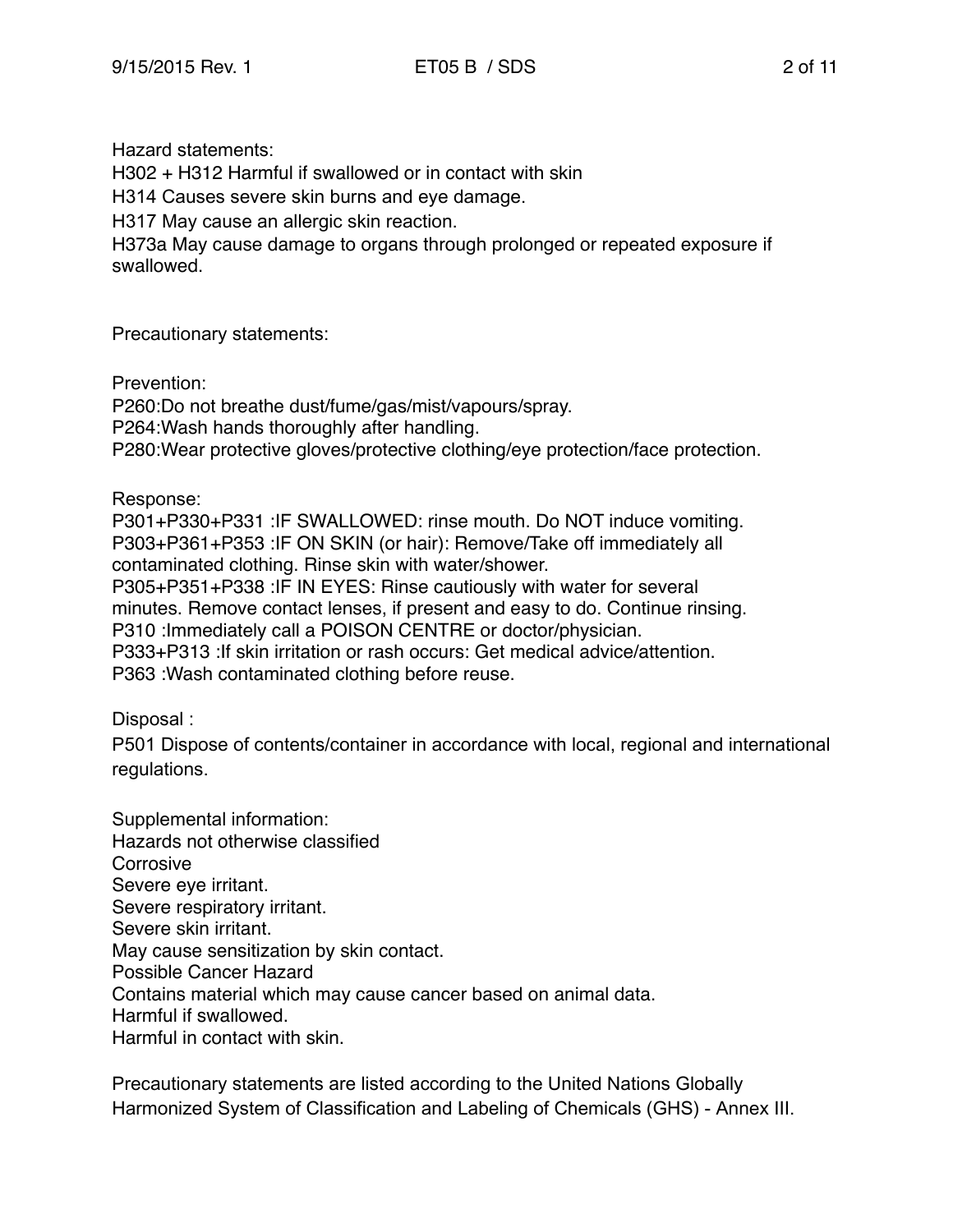Regulations in individual countries/regions may determine which statements are required on the product label. See product label for specifics.

Other hazards which do not result in classification: N/A

## **SECTION 3: Composition/information on ingredients**

#### Substances

| <b>Chemical Identity.</b>          | <b>CAS No</b> | Concentration |
|------------------------------------|---------------|---------------|
| Methylenebiscyclohexanamine, 4,4'- | 1761-71-3     | $> 50\%$      |
| Diethyltoluenediamine              | 68479-98-1    | $< 50\%$      |

## **SECTION 4: First-aid measures**

General advice : Seek medical advice. If breathing has stopped or is labored, give assisted respirations. Supplemental oxygen may be indicated. If the heart has stopped,trained personnel should begin cardiopulmonary resuscitation immediately.

Eye contact : Hold eyelids apart, initiate and maintain gentle and continuous irrigation until the patient receives medical care. If medical care is not promptly available, continue to irrigate for one hour.

Skin contact : Immediately remove contaminated clothing, and any extraneous chemical, if possible to do so without delay. Flush immediately with copious amounts of water. Initiate and maintain continuous irrigation until the patient receives medical care. If medical care is not promptly available, continue to irrigate for one hour. Cover wound with sterile dressing. Take off contaminated clothing and shoes immediately.

Ingestion : Do not induce vomiting without medical advice. If a person vomits when lying on his back, place him in the recovery position. Never give anything by mouth to an unconscious person. Prevent aspiration of vomit. Turn victim's head to the side.

Inhalation : If breathing has stopped or is labored, give assisted respirations. Supplemental oxygen may be indicated. If the heart has stopped, trained personnel should begin cardiopulmonary resuscitation immediately. Move to fresh air.

## Most important symptoms/effects - acuate

and delayed : Repeated and/or prolonged exposure to low concentrations of vapors and/or aerosols may cause: Sore throat.Eye disease. Skin disorders and Allergies. Asthma. Liver disorders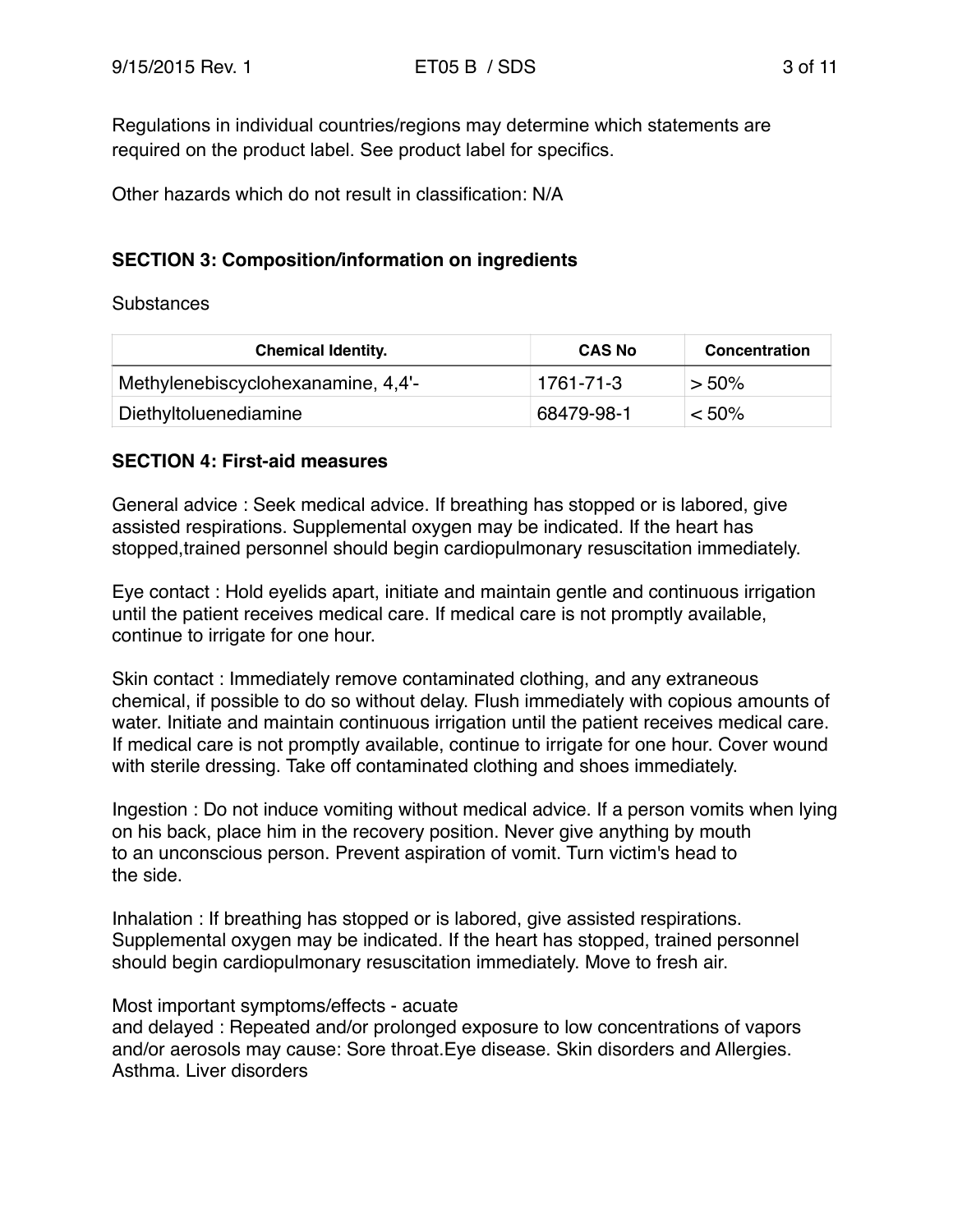Immediate Medical Attention and Special Treatment

Treatment : NOTE TO PHYSICIANS: Application of corticosteroid cream has been effective in treating skin irritation.

## **SECTION 5: Fire-fighting measures**

Suitable extinguishing media:

Alcohol-resistant foam., Carbon dioxide (CO2)., Dry chemical., Dry sand., Limestone powder.

Specific hazards arising from the chemical:

Ammonia gas may be liberated at high temperatures. In case of incomplete combustion an increased formation of oxides of nitrogen (NOx) is to be expected. Incomplete combustion may form carbon monoxide. May generate ammonia gas. May generate toxic nitrogen oxide gases. Burning produces noxious and toxic fumes. Downwind personnel must be evacuated.

Special protective actions for fire-fighters:

Wear positive-pressure self-contained breathing apparatus and protective firefighting clothing (includes firefighting helmet, coat, trousers, boots and gloves.)

Advice for firefighters

Special protective equipment for firefighters : Wear self-contained breathing apparatus and protective suit.

Further information : Collect contaminated fire extinguishing water separately. This must not be discharged into drains.

Fire residues and contaminated fire extinguishing water must be disposed of in accordance with local regulations.

## **SECTION 6: Accidental release measures**

Personal precautions, protective equipment and emergency procedures: Use self-contained breathing apparatus and chemically protective clothing. Evacuate personnel to safe areas.

Environmental precautions : Use appropriate containment to avoid environmental contamination. Do not allow spill to enter into sewers or waterways. Construct a dike to prevent spreading.

Methods and materials for containment and clean up: Approach suspected leak areas with caution. Absorb spill with inert material. Shovel material into appropriate container for disposal. Dispose of according to Federal, State and local governmental regulations.

Reference to other sections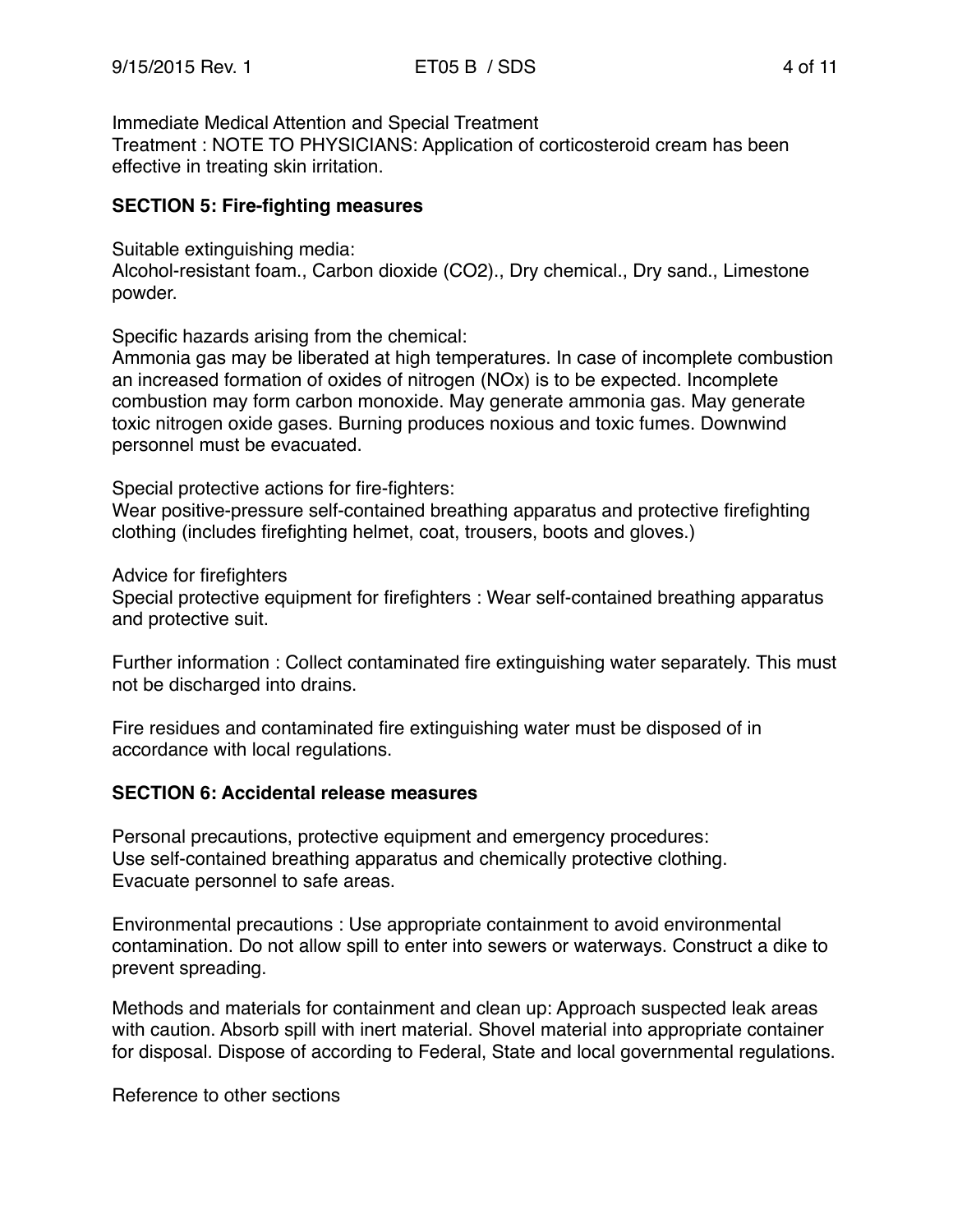Additional advice : Open enclosed spaces to outside atmosphere. If possible, stop flow of product.

## **SECTION 7: Handling and storage**

#### Precautions for safe handling:

Use only in well-ventilated areas. Avoid breathing vapors and/or aerosols. Avoid contact with skin and eyes.Emergency showers and eye wash stations should be readily accessible. Adhere to work practice rules established by government regulations. Avoid contact with eyes. Use personal protective equipment. When using, do not eat, drink or smoke.

Conditions for safe storage, including any incompatibilities: Do not store near acids. Keep containers tightly closed in a dry, cool and well-ventilated place.

## **SECTION 8: Exposure controls / personal protection**

Appropriate engineering controls: Provide readily accessible eye wash stations and safety showers. Provide natural or explosion-proof ventilation adequate to ensure concentrations are kept below exposure limits.

Individual protection measures, such as personal protective equipment:

Eye Protection: Tightly fitting chemical safety glasses. Wear chemical goggles; face shield (if splashing is possible).

Hand Protection: Neoprene rubber gloves. Impermeable gloves. Nitrile rubber gloves. The breakthrough time of the selected glove(s) must be greater than the intended use period.

Respiratory Protection: Not required under normal conditions and in a well-ventilated workplace. At elevated temperatures, a cartridge mask National Institute for Occupational Safety and Health (NIOSH) approved for organic vapors may be appropriate.

Protective Clothing: Impervious clothing. Long sleeve shirts and trousers without cuffs.

Work and Hygienic Practices: Provide readily accessible eye wash stations and safety showers. Wash at the end of each work shift and before eating, smoking or using the toilet.

Notice: The selection of a specific glove for a particular application and duration of use in a workplace should also take into account all requisite workplace factors such as, but not limited to: Other chemicals which may be handled, physical requirements (cut/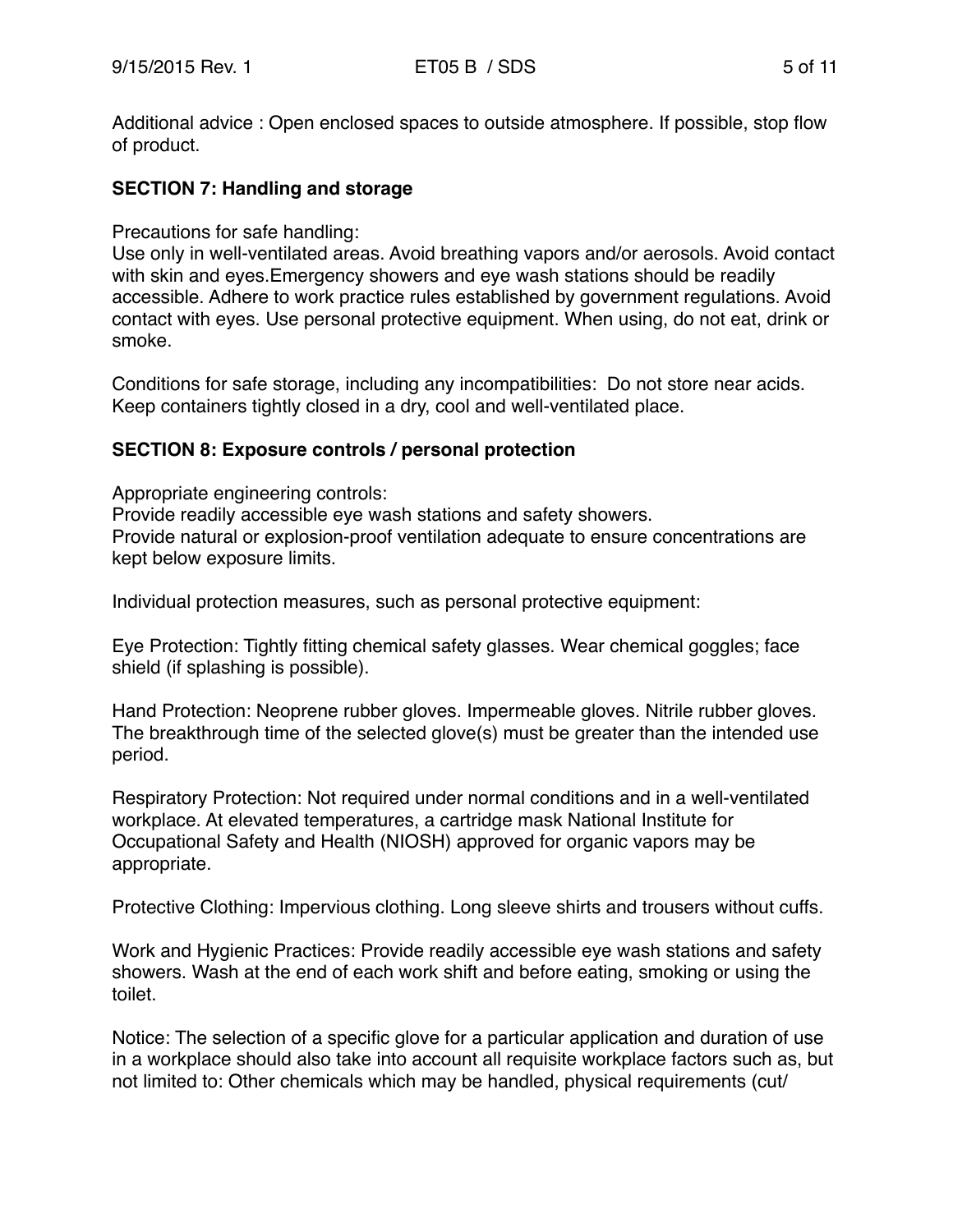puncture protection, dexterity, thermal protection), as well as the instructions/ specifications provided by the glove supplier.

Environmental exposure controls

General advice : Do not flush into surface water or sanitary sewer system. If the product contaminates rivers and lakes or drains inform respective authorities.

## **SECTION 9: Physical and chemical properties**

Information on basic physical and chemical properties

Appearance : Liquid. Amber. Odor : Irritating. Odor threshold : No data available. pH : Alkaline. Melting point/range : No data available. Boiling point/range :  $> 572$  °F ( $> 300$  °C) Flash point :  $> 219$  °F ( $> 103.89$  °C) Evaporation rate : No data available. Flammability (solid, gas) : Not applicable. Upper/lower explosion/flammability limit : Not applicable. Vapor pressure :  $<$  10.34 mmHg at 70 °F (21 °C) Water solubility : Slightly soluble. Relative vapor density : Not applicable. Relative density : 1 (water  $= 1$ ) Partition coefficient (noctanol/water) : No data available. Auto-ignition temperature : No data available. Decomposition temperature : No data available. Viscosity : No data available. Molecular Weight : No data available. Density : 62.428 lb/ft3 (1 g/cm3) at 70 °F (21 °C)

Other information

This safety data sheet only contains information relating to safety and does not replace any product information or product specification.

# **SECTION 10: Stability and reactivity**

Reactivity: Stable under normal conditions.

Chemical Stability : Stable under normal conditions.

Possibility of hazardous reactions: Will not occur

Conditions to avoid : Keep away from heat, sparks, flame and other ignition sources.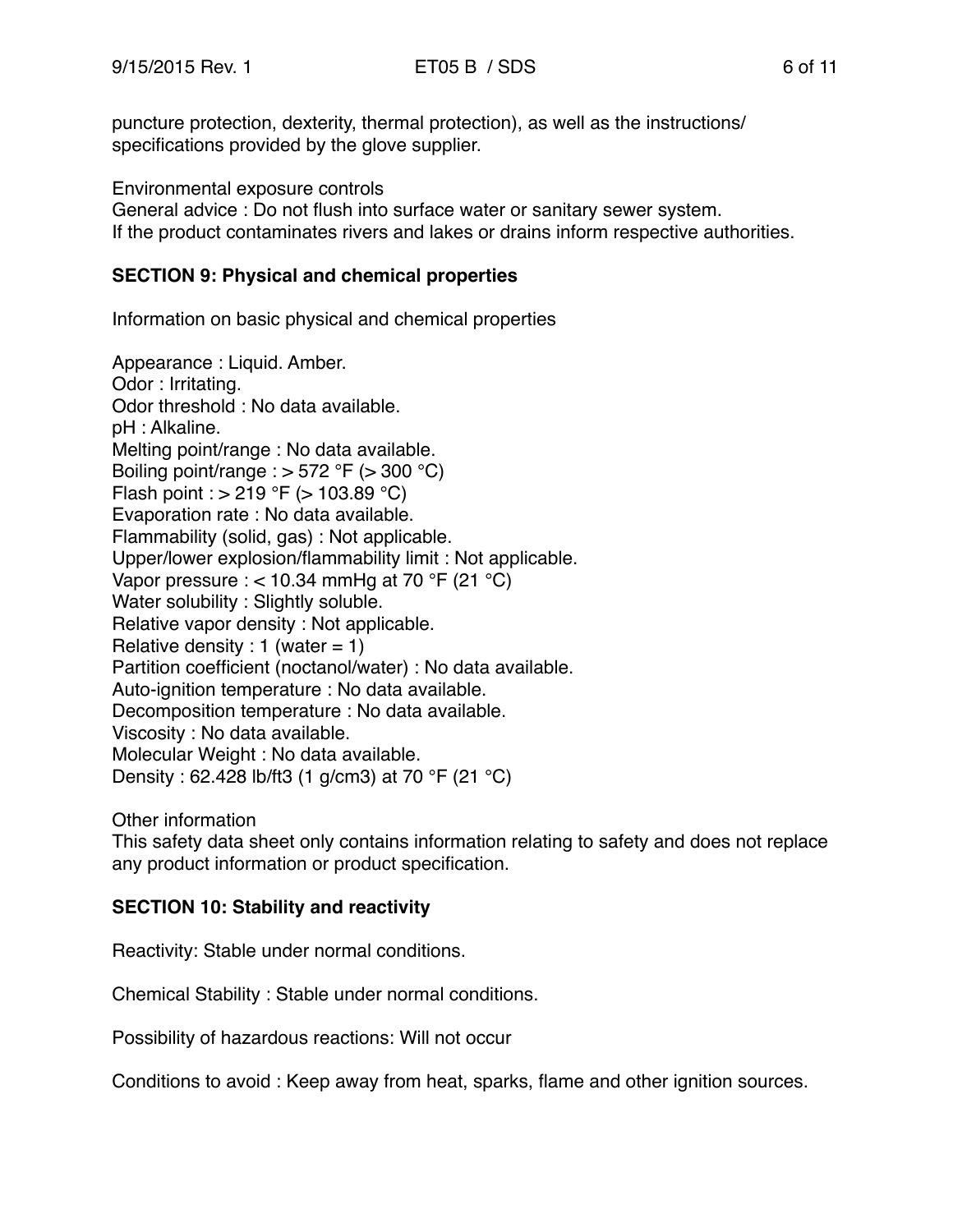Incompatible materials: Organic acids (i.e. acetic acid, citric acid etc.). Mineral acids. Sodium hypochlorite. Product slowly corrodes copper, aluminum, zinc and galvanized surfaces. Reaction with peroxides may result in violent decomposition of peroxide possibly creating an explosion. Oxidizing agents.

Hazardous decomposition products: Under normal conditions of storage and use, hazardous decomposition products should not be produced. Decomposition products may include the following materials: Nitric acid, Ammonia, Nitrogen oxides (NOx). Nitrogen oxide can react with water vapors to form corrosive nitric acid. Carbon monoxide, Carbon dioxide (CO2).

## **SECTION 11: Toxicological information**

Information on toxicological effects Likely routes of exposure

Effects on Eye : Causes eye burns. May cause blindness. Severe eye irritation.

Effects on Skin : Causes skin burns. Symptoms of overexposure may be headache, dizziness, tiredness, nausea and vomiting. Harmful in contact with skin.

Inhalation Effects : Harmful if inhaled and may cause delayed lung injury. Can cause severe eye, skin and respiratory tract burns. Risk of serious damage to the lungs (by inhalation). May cause nose, throat, and lung irritation. Inhalation of aerosol may cause irritation to the upper respiratory tract. Inhalation of vapors and/or aerosols in high concentration may cause irritation of respiratory system.

Ingestion Effects : If ingested, severe burns of the mouth and throat, as well as a danger of perforation of the oesophagus and the stomach.Harmful if swallowed.

Symptoms : Repeated and/or prolonged exposure to low concentrations of vapors and/ or aerosols may cause: Sore throat. Eye disease., Skin disorders and Allergies., Asthma., Liver disorders.

Acute toxicity

Acute Oral Toxicity : LD50 : > 500 mg/kg Species : Rat.

Inhalation : No data is available on the product itself.

Inhalation - Components Diethyltoluenediamine LC50 (1 h) : > 2.45 mg/l Species : Rat.

Acute Dermal Toxicity : LD50 : > 1,000 mg/kg Species : Rabbit.

Skin corrosion/irritation : Severe skin irritation.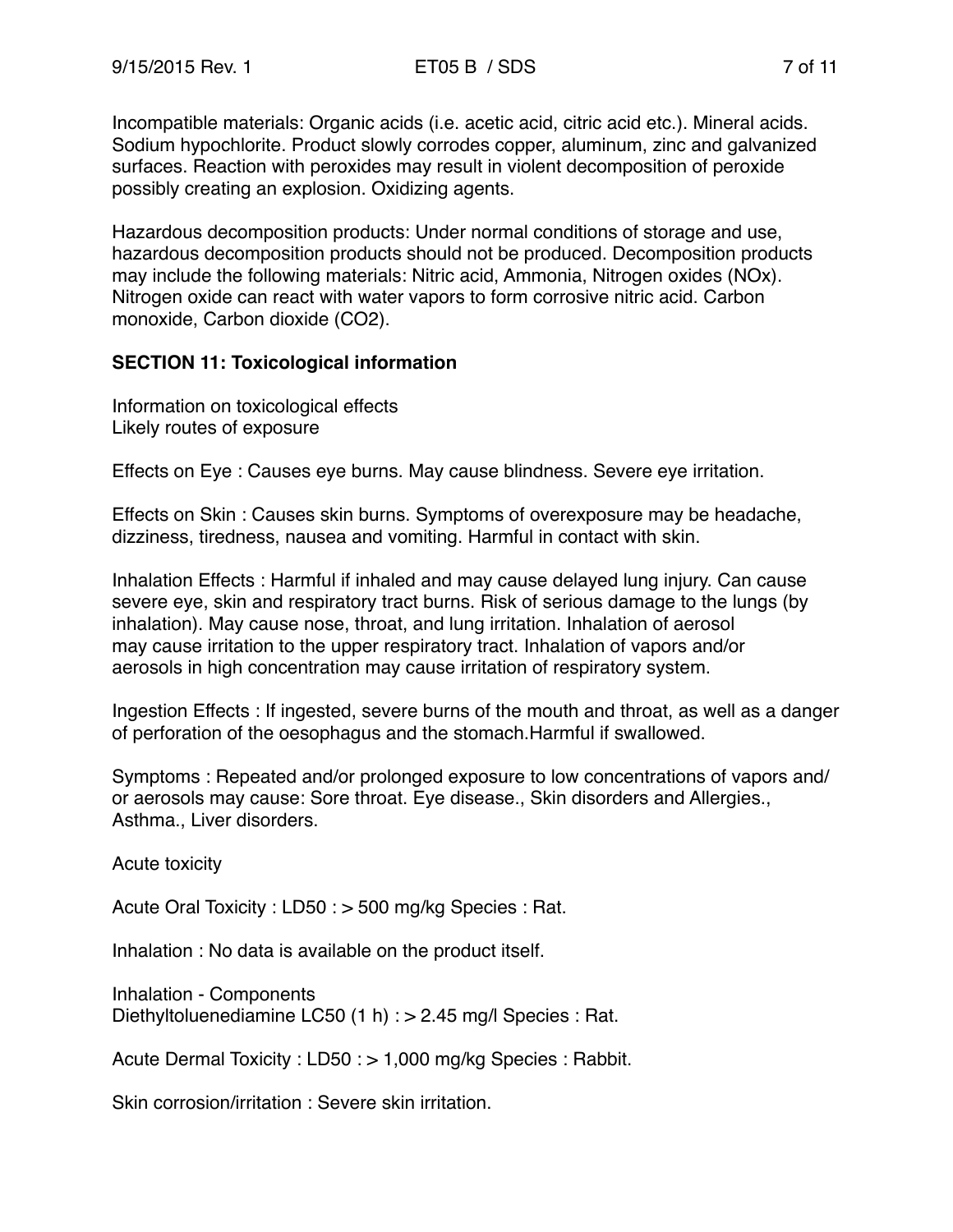Serious eye damage/eye irritation : Severe eye irritation.

Sensitization. : May cause sensitization by skin contact. May cause sensitization of susceptible persons by skin contact.

Chronic toxicity or effects from long term exposures

Carcinogenicity : No data available.

Reproductive toxicity : No data is available on the product itself.

Germ cell mutagenicity : No data is available on the product itself.

Specific target organ systemic toxicity (single exposure) : No data available.

Specific target organ systemic toxicity (repeated exposure): No data available.

Aspiration hazard : No data available.

Delayed and Immediate Effects and Chronic Effects from Short and Long Term Exposure

This product contains no listed carcinogens according to IARC, ACGIH, NTP and/or OSHA in concentrations of 0.1 percent or greater.Prolonged contact may result in chemical burns and permanent damage., May cause allergic skin reaction., Cancer suspect agent.Eye disease., Skin disorders and Allergies., Asthma., Liver disorders.

A two-year feeding study in rats indicated diethyltoluenediamine (DETDA) causes pancreatic effects. The no-effect level for pancreatic toxicity in male rats dosed for two years was 35 ppm; for females the no-effect level was 70. Evidence for thyroid hyperplasia or hypertrophy was found in high-dose males and females. In this lifetime feeding study there was also evidence of carcinomas in the liver.

#### **SECTION 12: Ecological Information**

#### Ecotoxicity effects

Aquatic toxicity : No data is available on the product itself.

| <b>Toxicity to fish - Components</b> |                              |                       |
|--------------------------------------|------------------------------|-----------------------|
| Methylenebiscyclohexanamine, 4,4'-   | $LCO$ (96 h) : 46 mg/l       | Species : Golden orfe |
|                                      |                              | (Leuciscus idus).     |
| Methylenebiscyclohexanamine, 4,4'-   | $LC50$ (96 h) : $> 100$ mg/l | Species: Golden orfe  |
|                                      |                              | (Leuciscus idus).     |
| Diethyltoluenediamine                | LC50 (48 h) : 194 mg/l       | Species : Golden orfe |
|                                      |                              | (Leuciscus idus).     |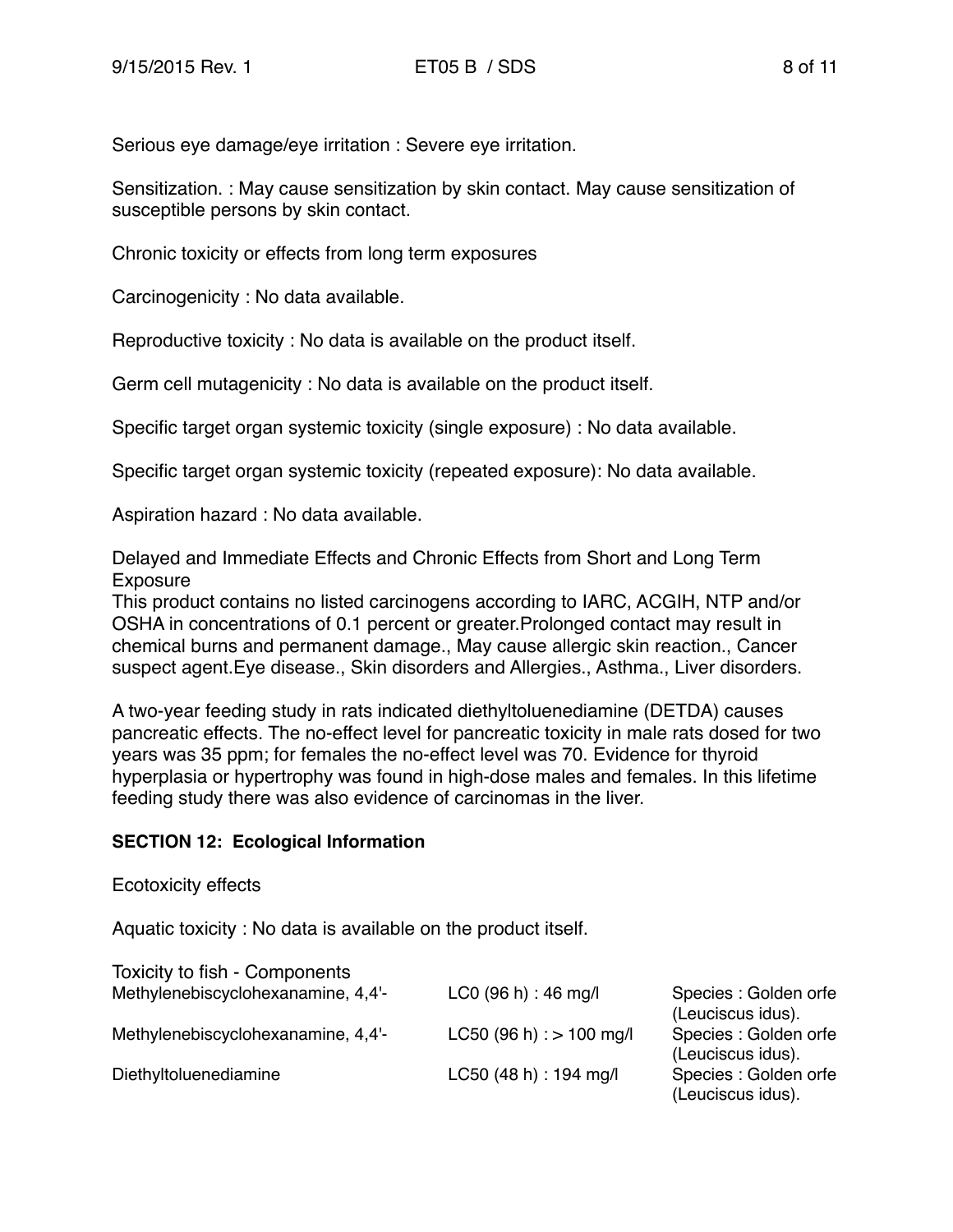| Toxicity to daphnia - Components                                                                       |                                               |                                           |
|--------------------------------------------------------------------------------------------------------|-----------------------------------------------|-------------------------------------------|
| Methylenebiscyclohexanamine, 4,4'-                                                                     | EC50 (48 h) : 6.84 mg/l                       | Species : Daphnia<br>magna.               |
| Diethyltoluenediamine                                                                                  | EC50 (48 h) : 0.5 mg/l                        | Species : Daphnia<br>magna.               |
| Toxicity to algae - Components<br>Methylenebiscyclohexanamine, 4,4'-                                   | EC50 (72 h) : 140 - 200 mg/l Species : Algae. |                                           |
| Toxicity to other organisms : No data available.                                                       |                                               |                                           |
| Toxicity to other organisms - Components<br>Diethyltoluenediamine : see user defined free text (24 h): |                                               | 170 mg/l Species :<br>Pseudomonas putida. |

Persistence and degradability Biodegradability : No data is available on the product itself. Mobility : No data available. Bioaccumulation : No data is available on the product itself.

#### **SECTION 13: Disposal considerations**

Disposal methods:

Waste from residues / unused products: The product should not be allowed to enter drains, water courses or the soil; dispose of this material and its container in a safe way. Contact supplier if guidance is required.

Contaminated packaging: Dispose of container and unused contents in accordance with federal, state, and local requirements.

#### **SECTION 14: Transport information**

USDOT Hazard class: 8 Packing group: II ID number: UN 2735 Proper shipping name: AMINES, LIQUID, CORROSIVE, N.O.S. (4,4'- Methylenebiscyclohexanamine)

IMDG Hazard class: 8 Packing group: II ID number: UN 2735 Proper shipping name: AMINES, LIQUID, CORROSIVE, N.O.S. (4,4'- Methylenebiscyclohexanamine)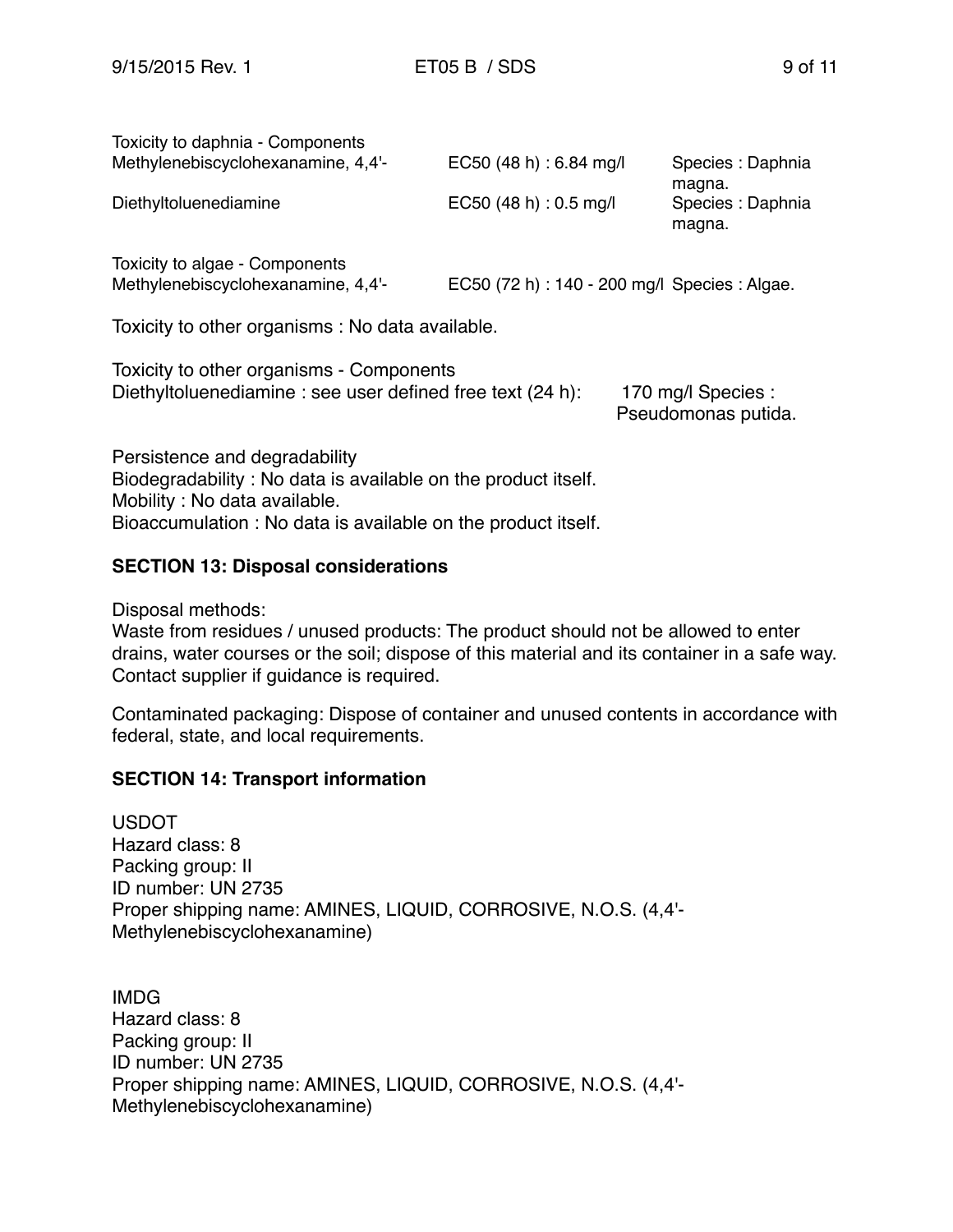IATA/ICAO Hazard class: 8 Packing group: II ID number: UN 2735 Proper shipping name: AMINES, LIQUID, CORROSIVE, N.O.S. (4,4'- Methylenebiscyclohexanamine)

# **SECTION 15: Regulatory information**

15.1 Safety, health and environmental regulations:

Toxic Substance Control Act (TSCA) 12(b) Component(s): Diethyltoluenediamine

U.S. Federal regulations: SARA 311/312 Classification Chronic Health Hazard Acute Health Hazard

SARA 313 - Supplier Notification

This product contains the following toxic chemical(s) subject to the reporting requirements of Section 313 of Title III of the Superfund Amendments and Reauthorization Act of 1986, and Subpart C-Supplier Notification Requirement of 40 CFR Part 372. : None required.

SARA 302 Extremely Hazardous Substances : None required.

US. California Safe Drinking Water & Toxic Enforcement Act (Proposition 65) This product does not contain any chemicals known to State of California to cause cancer, birth defects or any other harm.

# **SECTION 16: Other information**

Hazards Material Information System (United States):

| <b>Health</b>          | я |
|------------------------|---|
| <b>Flammability</b>    |   |
| <b>Physical Hazard</b> | n |

Hazard Codes: 0=Chronic Hazard 0=Minimal Hazard, 1=Slight Hazard, 2=Moderate Hazard, 3=Serious Hazard, 4=Severe Hazard